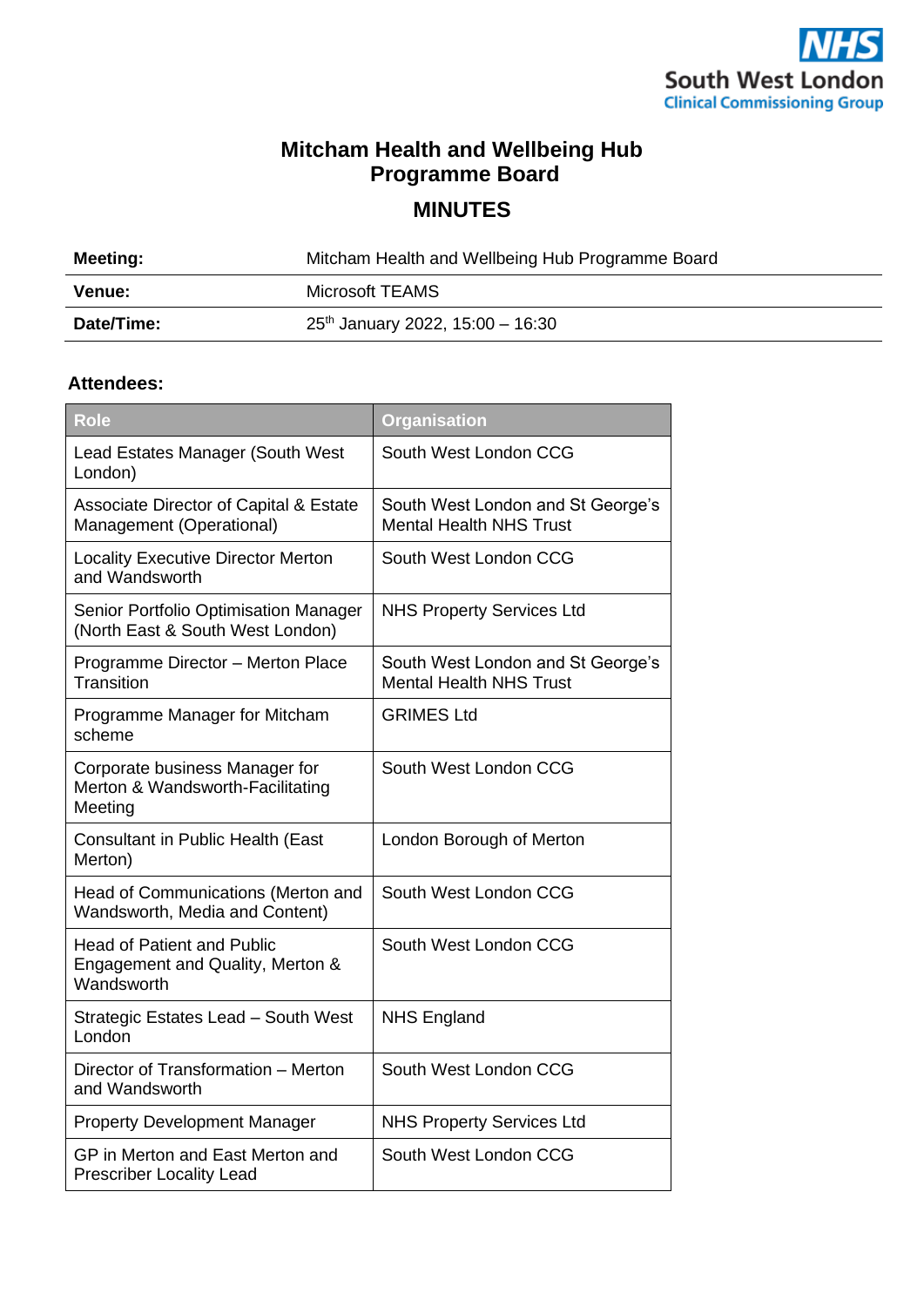| <b>Role</b>                                             | <b>Organisation</b>                               |
|---------------------------------------------------------|---------------------------------------------------|
| Deputy Director of Finance for Merton<br>and Wandsworth | South West London CCG                             |
| <b>Senior Property Development</b><br>Manager           | <b>NHS Property Services Ltd</b>                  |
| <b>Graduate in Property Services</b>                    | <b>NHS Property Services Ltd</b>                  |
| Associate                                               | <b>GRIMES Ltd</b>                                 |
| Lead on Wilson Wellbeing                                | Wilson Wellbeing group- People<br>work consulting |

## **Apologies:**

| <b>Job Title</b>                                     | <b>Organisation</b>      |
|------------------------------------------------------|--------------------------|
|                                                      |                          |
| Director of Children, Schools and<br><b>Families</b> | London Borough of Merton |
| Interim Director Community and<br>Housing            | London Borough of Merton |
| Deputy Director of Estates                           | Epsom & St Heliers       |
| Director of Public Health                            | London Borough of Merton |

| Agenda<br><b>Item</b> |                                                                                                                                                                                                                                                                                                                                  | <b>Action</b><br>Log<br>Ref. |
|-----------------------|----------------------------------------------------------------------------------------------------------------------------------------------------------------------------------------------------------------------------------------------------------------------------------------------------------------------------------|------------------------------|
| 1.                    | <b>Welcome, Introductions and Declarations of Interest</b>                                                                                                                                                                                                                                                                       |                              |
|                       | Introductions from all and commences meet<br>There were no declarations of interest.                                                                                                                                                                                                                                             |                              |
| 2.                    | <b>Minutes of Previous Meeting &amp; Action Log</b>                                                                                                                                                                                                                                                                              |                              |
|                       | Minutes of meeting on 04 <sup>th</sup> November 2021 agreed as accurate record.<br>$\bullet$<br>Action Log - Actions were reviewed and noted in the log.<br>٠<br>Matters arising: There were no matters arising.<br>٠                                                                                                            |                              |
| 3.                    | <b>Highlight Report (Document review)</b>                                                                                                                                                                                                                                                                                        |                              |
|                       | The highlight report was shared for comment. Members were requested to<br>review the cover sheet and confirm logos and design.<br>It was agreed that a suitable cover sheet would be discussed for final<br>$\bullet$<br>agreement.<br>The board agreed that the Chair will sign off future external communications<br>$\bullet$ |                              |
|                       | and updates would be shared with the board via a communications<br>log/standing agenda item.                                                                                                                                                                                                                                     |                              |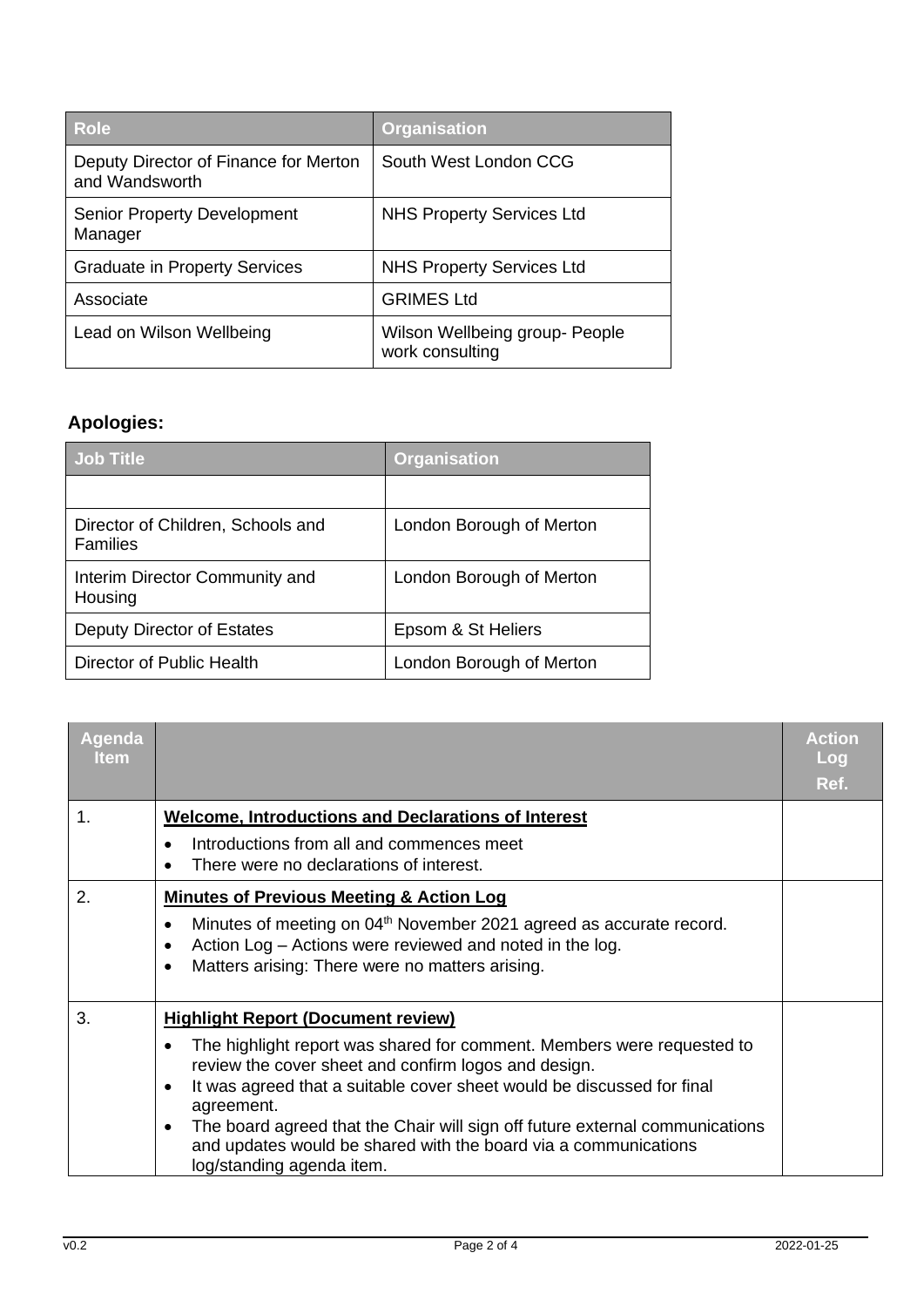| Agenda<br><b>Item</b> |                                                                                                                                                                                                                                                                                                                                                                                                                                                                                                                                                                                                                                                                                                                                                                                                                                                                                                                                                                                                                                                                                                                                                                                                                                                                                                                                                                                  | <b>Action</b><br>Log<br>Ref. |
|-----------------------|----------------------------------------------------------------------------------------------------------------------------------------------------------------------------------------------------------------------------------------------------------------------------------------------------------------------------------------------------------------------------------------------------------------------------------------------------------------------------------------------------------------------------------------------------------------------------------------------------------------------------------------------------------------------------------------------------------------------------------------------------------------------------------------------------------------------------------------------------------------------------------------------------------------------------------------------------------------------------------------------------------------------------------------------------------------------------------------------------------------------------------------------------------------------------------------------------------------------------------------------------------------------------------------------------------------------------------------------------------------------------------|------------------------------|
|                       | The January highlight report was approved for publication, pending<br>$\bullet$<br>agreement of cover.                                                                                                                                                                                                                                                                                                                                                                                                                                                                                                                                                                                                                                                                                                                                                                                                                                                                                                                                                                                                                                                                                                                                                                                                                                                                           |                              |
| 4.                    | <b>Project Scope</b><br>A paper was shared regarding the management of potential changes to<br>programme scope, to be agreed by the board:<br>1. To delay any consideration of a request to amend scope beyond the<br>FBC approval which would mean the request would not be within the<br>scope of the programme.<br>2. To accept changes in scope to be managed externally, working in<br>parallel but governed outside the board.<br>3. To manage change within the programme scope and manage as part<br>of the programme governance.<br>The options were agreed by the board as suitable.<br>The Chair agreed a meeting with SWLStG should be arranged at the earliest<br>$\bullet$<br>opportunity to progress scope of the MH Trust arrangements and operating<br>model at the new facility.<br><b>Action:</b>                                                                                                                                                                                                                                                                                                                                                                                                                                                                                                                                                             |                              |
|                       | To arrange a meeting with SWLStG.<br>٠                                                                                                                                                                                                                                                                                                                                                                                                                                                                                                                                                                                                                                                                                                                                                                                                                                                                                                                                                                                                                                                                                                                                                                                                                                                                                                                                           | Ac-09                        |
| 5.                    | <b>Engagement Programme</b><br>Report of engagement undertaken to date with respect to community group<br>involvement in the upcoming site option appraisal workshops and wider<br>programme. There will be a rolling engagement programme to encourage<br>participation from local people as the programme progresses. The board<br>agreed to this approach. The initial engagement has been to encourage<br>community groups participation in the two upcoming site options appraisal<br>process, including Young Inspectors, BAME Merton, Healthwatch, Merton<br>Connected and Polish Family Association.<br>It was commented that the information shared about site options as did not<br>see this reflected in the comms and engagement plan. It was confirmed that<br>purpose of workshops has been made clear in conversations and meetings<br>with groups. Being open and transparent was confirmed as a key objective of<br>the comms and engagement plan going forward.<br>The Chair asked to check if all stakeholders had been engaged with. A final<br>$\bullet$<br>list will be shared. Board members were asked to raise any gaps asap.<br>The process for two workshops was explained, two Q&A sessions and how<br>٠<br>the outputs from the sessions will be reported back to the board on 1 <sup>st</sup><br>March. All were agreed with no further questions. |                              |
| 6.                    | <b>Short Term Programme</b>                                                                                                                                                                                                                                                                                                                                                                                                                                                                                                                                                                                                                                                                                                                                                                                                                                                                                                                                                                                                                                                                                                                                                                                                                                                                                                                                                      |                              |
|                       | The short-term programme is to encapsulate progress to date and go<br>$\bullet$<br>forward with the OBC as planned.<br>CCG will work in parallel with NHPSPS to ensure funding and final scope<br>٠<br>statement is concluded by end of March, at which the final bit of OBC will be<br>drafted.<br>The board to note local borough council elections which are taking place in<br>May. Chair acknowledged the programme needs to be mindful of this when                                                                                                                                                                                                                                                                                                                                                                                                                                                                                                                                                                                                                                                                                                                                                                                                                                                                                                                        |                              |